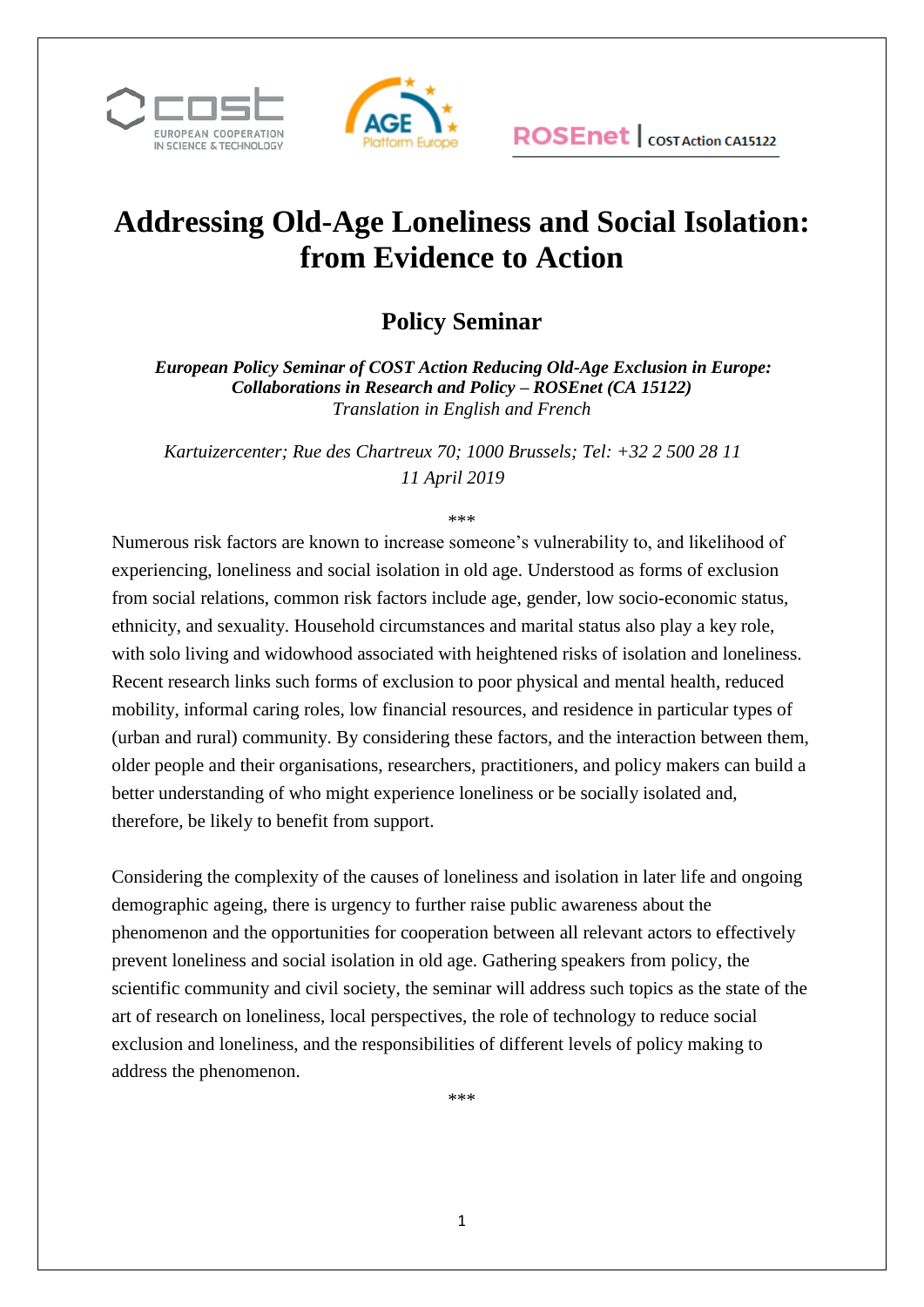



## **ROSEnet** | COST Action CA15122

## **Programme**

- 8:30 9:00 *Registration, Coffee and Networking*
- 9:00 9:15 **Welcome and setting the scene**

Prof Thomas Scharf, Newcastle University Institute for Ageing, Newcastle University, ROSEnet Action Vice Chair

#### 9:15 – 10:30 **Key challenges – stakeholder perspectives**

- 1. *State-of-the-art in research on loneliness and social isolation* Prof Marja Aartsen, Norwegian Social Research, Oslo Metropolitan University
- 2. *Grass-roots engagement*  Jean-Pierre Bultez, les petits frères des Pauvres, France, AGE representative in ROSEnet Older Adults Reference Group
- 3. *Can technology help combat loneliness and social isolation?* Prof Niall Hayes, Project Coordinator of Mobile Age Project <https://www.mobile-age.eu/>
- $Q&A-20$  min
- 10:30-10:50 *Coffee break*

#### 10:50-12:20 **Addressing challenges in policy making and practice**

Moderator: Maciej Kucharczyk, Policy Director, AGE Platform Europe

- 1. *Local perspective - Fighting loneliness and social isolation in Flanders, Belgium*  Iris de Mol, Senior Advisor on older people, Association of Flemish Cities and Municipalities (VVSG)
- 2. *National approach – UK Campaign to End Loneliness,*  Robin Hewings, Policy and Research Director, Campaign to End Loneliness <https://www.campaigntoendloneliness.org/>